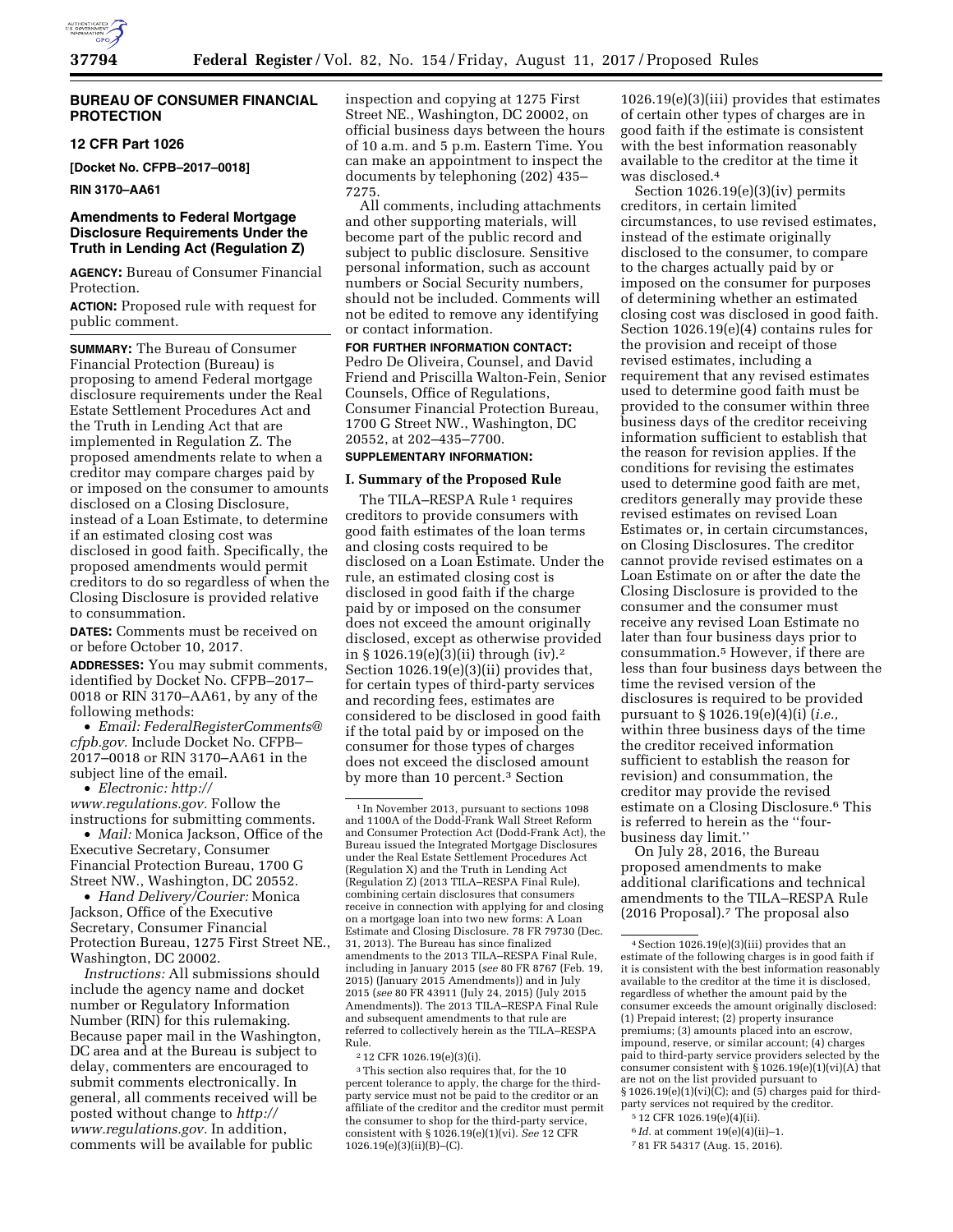contained several limited substantive changes that the Bureau identified as potential solutions to specific implementation challenges. Among the clarifying changes in the 2016 Proposal was the proposed addition of comment  $19(e)(4)(ii)-2$ . When issuing the 2016 Proposal, the Bureau believed that stakeholders generally understood that, if certain conditions are met, creditors may use an initial Closing Disclosure to reflect changes in costs that will be used to determine if an estimated closing cost was disclosed in good faith. Proposed comment 19(e)(4)(ii)–2 was intended to clarify that, if the conditions for issuing a revised estimate are met, creditors may similarly use corrected Closing Disclosures under § 1026.19(f)(2)(i) or (ii) to reflect changes in costs that will be used to determine if an estimated closing cost was disclosed in good faith.

Despite the Bureau's limited intent regarding proposed comment 19(e)(4)(ii)–2, numerous commenters interpreted it as change that would broaden creditors' ability to compare charges paid by or imposed on the consumer to amounts disclosed on a Closing Disclosure to determine if an estimated closing cost was disclosed in good faith. Although commenters were not uniform in their interpretations of proposed comment 19(e)(4)(ii)–2, many interpreted it as allowing creditors to use corrected Closing Disclosures to reflect changes in costs that will be used to determine if an estimated closing cost was disclosed in good faith, irrespective of when the corrected Closing Disclosure was provided relative to the timing of consummation. These commenters generally interpreted the proposal as retaining the four-business day limit for using initial Closing Disclosures to reflect changes in costs for purposes of determining if an estimated closing cost was disclosed in good faith. Commenters who interpreted the proposal to effectuate this substantive change were broadly supportive of it.

Concurrent with issuing this proposal, the Bureau is issuing a final rule amending the TILA–RESPA Rule. The Bureau is not, however, finalizing comment 19(e)(4)(ii)–2 as it appeared in the 2016 Proposal and discussed above. Instead, the Bureau is issuing this proposal, as the Bureau now believes that it is appropriate to pose explicitly the question of whether to remove the current four-business day limit for resetting tolerances with both initial and corrected Closing Disclosures. The Bureau recognizes that some stakeholders may not have commented on proposed comment 19(e)(4)(ii)–2 in the 2016 Proposal because they

understood it as a narrower change than the broader question posed here. As described below, under the current proposal, creditors could use either initial or corrected Closing Disclosures to reflect changes in costs for purposes of determining if an estimated closing cost was disclosed in good faith, regardless of when the Closing Disclosure is provided relative to consummation.

## **II. Legal Authority**

The Bureau is issuing this proposal pursuant to its authority under TILA, RESPA, and the Dodd-Frank Act, including the authorities discussed below. In general, the provisions of Regulation Z that this proposal would amend were previously adopted by the Bureau in the TILA–RESPA Rule, in reliance on one or more of the authorities discussed below. The Bureau is issuing this proposal in reliance on the same authority and for the same reasons relied on in adopting the relevant provisions of the TILA–RESPA Rule, which are described in detail in the Legal Authority and Section-by-Section Analysis parts of the 2013 TILA–RESPA Final Rule and January 2015 Amendments, respectively.8

### *A. The Integrated Disclosure Mandate*

Section 1032(f) of the Dodd-Frank Act required the Bureau to propose, for public comment, rules and model disclosures combining the disclosures required under TILA and sections 4 and 5 of RESPA into a single, integrated disclosure for mortgage loan transactions covered by those laws, unless the Bureau determined that any proposal issued by the Federal Reserve Board (Board) and the Department of Housing and Urban Development (HUD) carried out the same purpose.9 In addition, the Dodd-Frank Act amended section 105(b) of TILA and section 4(a) of RESPA to require the integration of the TILA disclosures and the disclosures required by sections 4 and 5 of RESPA.10 The Bureau provided additional discussion of this integrated disclosure mandate in the 2013 TILA– RESPA Final Rule.11

#### *B. Truth in Lending Act*

*TILA section 105(a).* As amended by the Dodd-Frank Act, TILA section

105(a) 12 directs the Bureau to prescribe regulations to carry out the purposes of TILA and provides that such regulations may contain additional requirements, classifications, differentiations, or other provisions and may further provide for such adjustments and exceptions for all or any class of transactions that the Bureau judges are necessary or proper to effectuate the purposes of TILA, to prevent circumvention or evasion thereof, or to facilitate compliance therewith. A purpose of TILA is to assure a meaningful disclosure of credit terms so that the consumer will be able to compare more readily the various available credit terms and avoid the uninformed use of credit.<sup>13</sup> In enacting TILA, Congress found that economic stabilization would be enhanced and the competition among the various financial institutions and other firms engaged in the extension of consumer credit would be strengthened by the informed use of credit.14 Strengthened competition among financial institutions is a goal of TILA, achieved through the meaningful disclosure of credit terms.15 For the reasons discussed below, the Bureau proposes these amendments pursuant to its authority under TILA section 105(a). The Bureau believes the proposed amendments effectuate the purpose of TILA under TILA section 102(a) of meaningful disclosure of credit terms to consumers and facilitate compliance with the statute by clarifying when particular disclosures may be provided. The proposal would also further TILA's goals by ensuring more reliable estimates, which would foster competition among financial institutions. The proposal would also prevent circumvention or evasion of TILA.

*TILA section 129B(e).* Dodd-Frank Act section 1405(a) amended TILA to add new section 129B(e).16 That section authorizes the Bureau to prohibit or condition terms, acts, or practices relating to residential mortgage loans that the Bureau finds to be abusive, unfair, deceptive, predatory, necessary, or proper to ensure that responsible,

15The Bureau provided additional discussion of the history of TILA section 105(a) and its interaction with the provisions of TILA section 129 that apply to high-cost mortgages in the 2013 TILA– RESPA Final Rule. As the Bureau explained, the Bureau's authority under TILA section 105(a) to make adjustments and exceptions applies to all transactions subject to TILA, including high-cost mortgages, except with respect to the provisions of TILA section 129 that apply uniquely to such highcost mortgages. 78 FR 79730, 79754 (Dec. 31, 2013).

16Public Law 111–203, 124 Stat. 1376, 2141 (2010) (codified at 15 U.S.C. 1639B(e)).

<sup>8</sup> 78 FR 79730, 79753–56, 79834–37 (Dec. 31, 2013); 80 FR 8767, 8768–70 (Feb. 19, 2015).

<sup>9</sup>Public Law 111–203, 124 Stat. 1376, 2007 (2010) (codified at 12 U.S.C. 5532(f)).

<sup>10</sup>Public Law 111–203, 124 Stat. 1376, 2108 (2010) (codified at 15 U.S.C. 1604(b)); Public Law 111–203, 124 Stat. 1376, 2103 (2010) (codified at 12 U.S.C. 2603(a)).

<sup>11</sup> 78 FR 79730, 79753–54 (Dec. 31, 2013).

<sup>12</sup> 15 U.S.C. 1604(a).

<sup>13</sup> *Id.* at 1601(a).

<sup>14</sup> *Id.*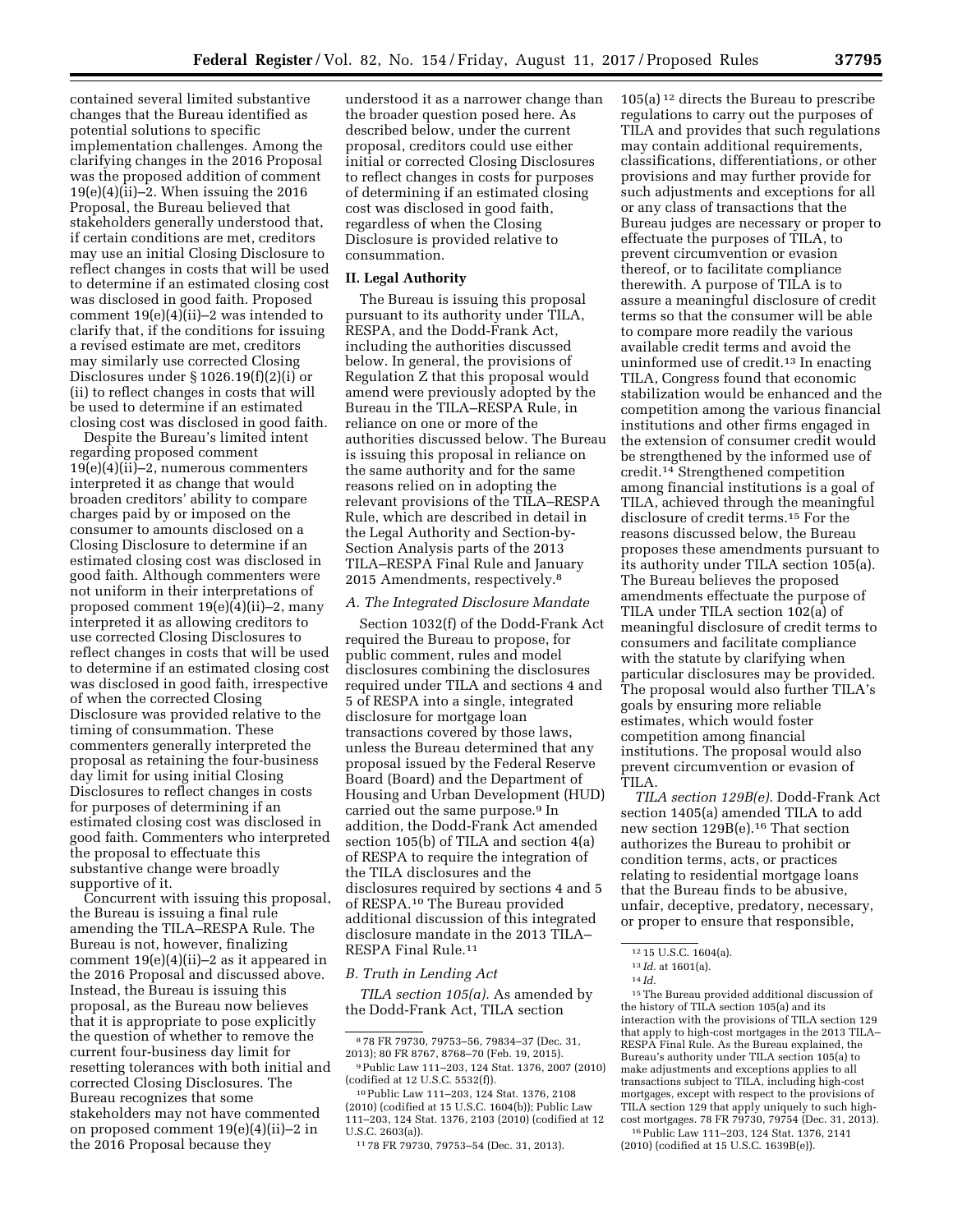affordable mortgage credit remains available to consumers in a manner consistent with the purposes of sections 129B and 129C of TILA, to prevent circumvention or evasion thereof, or to facilitate compliance with such sections, or are not in the interest of the borrower. In developing rules under TILA section 129B(e), the Bureau has considered whether the rules are in the interest of the borrower, as required by the statute. The Bureau is issuing this proposal pursuant to its authority under TILA section 129B(e). The Bureau believes the proposal is consistent with TILA section 129B(e).

## *C. Real Estate Settlement Procedures Act Section 19(a)*

Section 19(a) of RESPA authorizes the Bureau to prescribe such rules and regulations and to make such interpretations and grant such reasonable exemptions for classes of transactions as may be necessary to achieve the purposes of RESPA.17 One purpose of RESPA is to effect certain changes in the settlement process for residential real estate that will result in more effective advance disclosure to home buyers and sellers of settlement costs.18 In addition, in enacting RESPA, Congress found that consumers are entitled to greater and more timely information on the nature and costs of the settlement process and to be protected from unnecessarily high settlement charges caused by certain abusive practices in some areas of the country.19

In developing rules under RESPA section 19(a), the Bureau has considered the purposes of RESPA, including to effect certain changes in the settlement process that will result in more effective advance disclosure of settlement costs. The Bureau proposes these amendments pursuant to its authority under RESPA section 19(a). For the reasons discussed below, the Bureau believes the proposal is consistent with those purposes by fostering more effective advance disclosure to home buyers and sellers of settlement costs.

## *D. Dodd-Frank Act*

*Dodd-Frank Act section 1032.* Section 1032(a) of the Dodd-Frank Act provides that the Bureau may prescribe rules to ensure that the features of any consumer financial product or service, both initially and over the term of the product or service, are fully, accurately,

and effectively disclosed to consumers in a manner that permits consumers to understand the costs, benefits, and risks associated with the product or service, in light of the facts and circumstances.20 The authority granted to the Bureau in section 1032(a) is broad and empowers the Bureau to prescribe rules regarding the disclosure of the features of consumer financial products and services generally. Accordingly, the Bureau may prescribe rules containing disclosure requirements even if other Federal consumer financial laws do not specifically require disclosure of such features. Dodd-Frank Act section 1032(c) provides that, in prescribing rules pursuant to section 1032, the Bureau shall consider available evidence about consumer awareness, understanding of, and responses to disclosures or communications about the risks, costs, and benefits of consumer financial products or services.21 Accordingly, in developing the TILA–RESPA Rule under Dodd-Frank Act section 1032(a), the Bureau considered available studies, reports, and other evidence about consumer awareness, understanding of, and responses to disclosures or communications about the risks, costs, and benefits of consumer financial products or services. Moreover, the Bureau has considered the evidence developed through its consumer testing of the integrated disclosures as well as prior testing done by the Board and HUD regarding TILA and RESPA disclosures. See part III of the 2013 TILA–RESPA Final Rule for a discussion of the Bureau's consumer testing.22 The Bureau proposes these amendments pursuant to its authority under Dodd-Frank Act section 1032(a). For the reasons discussed below, the Bureau believes that the proposal is consistent with Dodd-Frank Act section 1032(a) by promoting full, accurate, and effective disclosure of the features of consumer credit transactions secured by real property in a manner that permits consumers to understand the costs, benefits, and risks associated with the product or service, in light of the facts and circumstances.

*Dodd-Frank Act section 1405(b).*  Section 1405(b) of the Dodd-Frank Act provides that, notwithstanding any other provision of title XIV of the Dodd-Frank Act, in order to improve consumer awareness and understanding of transactions involving residential

mortgage loans through the use of disclosures, the Bureau may exempt from or modify disclosure requirements, in whole or in part, for any class of residential mortgage loans if the Bureau determines that such exemption or modification is in the interest of consumers and in the public interest.23 Section 1401 of the Dodd-Frank Act, which amends TILA section 103(cc)(5), generally defines a residential mortgage loan as any consumer credit transaction that is secured by a mortgage on a dwelling or on residential real property that includes a dwelling, other than an open-end credit plan or an extension of credit secured by a consumer's interest in a timeshare plan.24 Notably, the authority granted by section 1405(b) applies to disclosure requirements generally and is not limited to a specific statute or statutes. Accordingly, Dodd-Frank Act section 1405(b) is a broad source of authority to exempt from or modify the disclosure requirements of TILA and RESPA. In developing rules for residential mortgage loans under Dodd-Frank Act section 1405(b), the Bureau has considered the purposes of improving consumer awareness and understanding of transactions involving residential mortgage loans through the use of disclosures and the interests of consumers and the public. The Bureau proposes these amendments pursuant to its authority under Dodd-Frank Act section 1405(b). For the reasons discussed below, the Bureau believes the proposal is in the interest of consumers and in the public interest, consistent with Dodd-Frank Act section 1405(b).

## **III. Proposed Implementation Period**

The Bureau seeks comment on when the changes proposed should be effective. The Bureau believes that these changes should enable industry to comply with the TILA–RESPA Rule more cost-effectively and that industry should be able to implement these changes relatively quickly. At the same time, the Bureau recognizes that the proposed changes could involve changes to systems or procedures. The Bureau specifically requests that technology vendors, creditors, mortgage brokers, settlement agents, and other entities affected by the proposal provide details on any updates to software and systems and other measures that would be necessary to implement the proposed changes. The Bureau further seeks comment on whether there is a

<sup>17</sup> 12 U.S.C. 2617(a).

<sup>18</sup> *Id.* at 2601(b).

<sup>19</sup> *Id.* at 2601(a). In the past, RESPA section 19(a) has served as a broad source of authority to prescribe disclosures and substantive requirements to carry out the purposes of RESPA.

<sup>20</sup>Public Law 111–203, 124 Stat. 1376, 2006–07 (2010) (codified at 12 U.S.C. 5532(a)).

<sup>21</sup>Public Law 111–203, 124 Stat. 1376, 2007 (2010) (codified at 12 U.S.C. 5532(c)).

<sup>22</sup> 78 FR 79730, 79743–50 (Dec. 31, 2013).

<sup>23</sup>Public Law 111–203, 124 Stat. 1376, 2142 (2010) (codified at 15 U.S.C. 1601 note).

<sup>24</sup>Public Law 111–203, 124 Stat. 1376, 2138

<sup>(2010) (</sup>codified at 15 U.S.C. 1602(cc)(5)).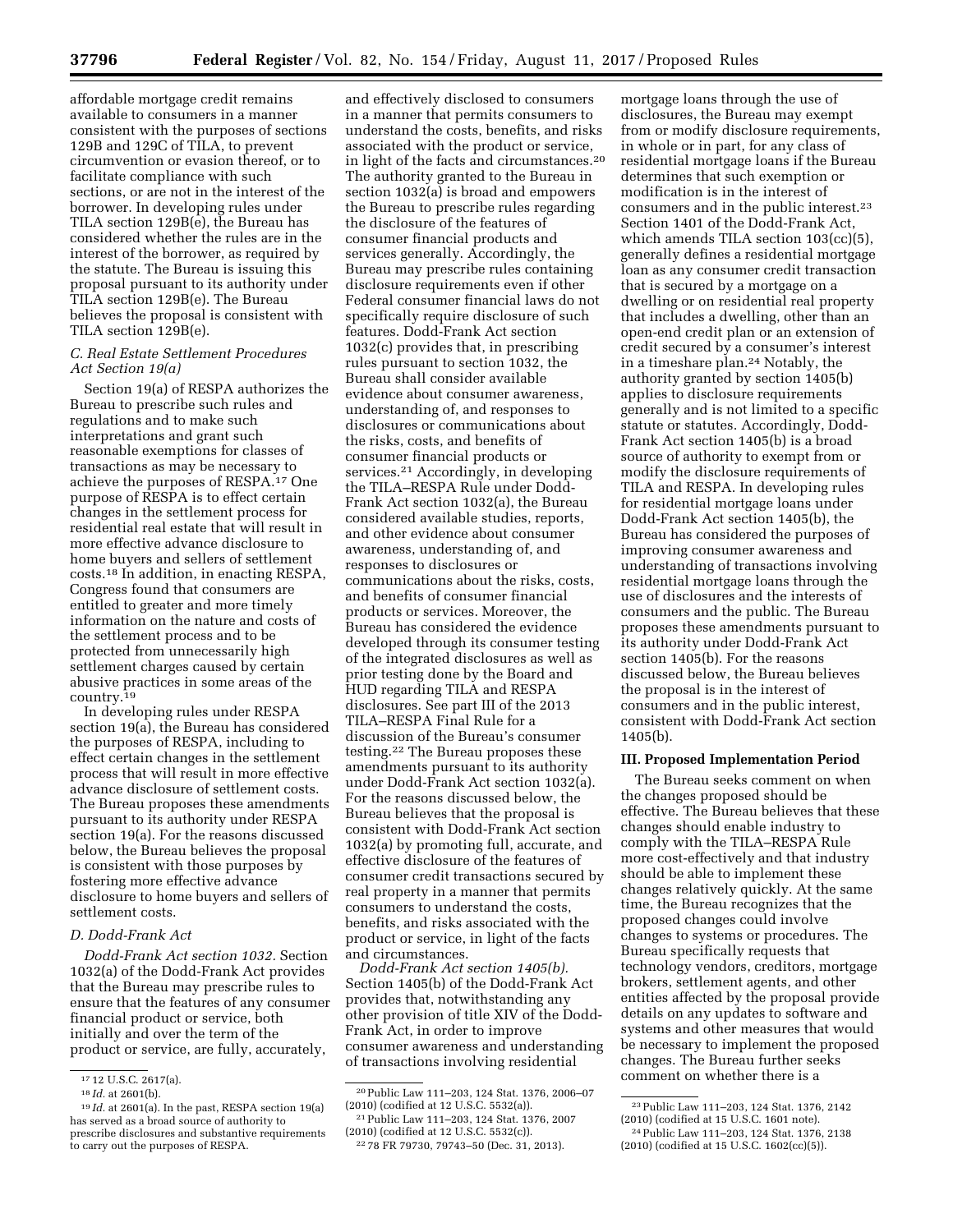particular day of the week, time of month, or time of year that would most facilitate implementation of the proposed changes.

The Bureau proposes an effective date 30 days after publication in the **Federal Register** of any final rule based on this proposal and seeks comment on the same.

## **IV. Section-by-Section Analysis**

*Section 1026.19 Certain Mortgage and Variable-Rate Transactions* 

19(e) Mortgage Loans Secured By Real Property—Early Disclosures

19(e)(4) Provision and Receipt of Revised Disclosures

The 2013 TILA–RESPA Final Rule combined certain disclosures that consumers receive in connection with applying for and closing on a mortgage loan into two new, integrated forms. The first new form, the Loan Estimate, replaced the RESPA Good Faith Estimate and the early Truth in Lending disclosure. The rule requires creditors to deliver or place in the mail the Loan Estimate no later than three business days after the consumer submits a loan application.25 The second form, the Closing Disclosure, replaced the HUD– 1 Settlement Statement and the final Truth in Lending disclosure. The rule requires creditors to ensure that consumers receive the Closing Disclosure at least three business days before consummation.26

Section 1026.19(e)(1)(i) requires creditors to provide consumers with good faith estimates of the disclosures required in § 1026.37, which describes the loan terms and closing costs required to be disclosed on the Loan Estimate. Under § 1026.19(e)(3)(i), an estimated closing cost is disclosed in good faith if the charge paid by or imposed on the consumer does not exceed the amount originally disclosed, except as otherwise provided in § 1026.19(e)(3)(ii) through (iv). Section 1026.19(e)(3)(ii) further provides that estimates for certain third-party services and recording fees are in good faith if the sum of all such charges paid by or imposed on the consumer does not exceed the sum of all such charges disclosed on the Loan Estimate by more than 10 percent. Section 1026.19(e)(3)(iii) provides that certain other estimates are in good faith so long as they are consistent with the best information reasonably available to the creditor at the time they are disclosed, regardless of whether and by how much the amount paid by the consumer

exceeds the disclosed estimate. The allowed variance between estimated closing costs and the actual amounts paid by or imposed on the consumer are referred to as ''tolerances.''

Section 1026.19(e)(3)(iv) permits creditors, in certain limited circumstances, to use revised estimates of charges, instead of the estimate of charges originally disclosed to the consumer, to compare to the charges actually paid by or imposed on the consumer for purposes of determining whether an estimated closing cost was disclosed in good faith pursuant to § 1026.19(e)(3)(i) and (ii) (*i.e.,* whether the actual charge exceeds the allowed tolerance). This is referred to as resetting tolerances. The circumstances under which creditors may reset tolerances are: (1) A defined set of changed circumstances that cause estimated charges to increase or, in the case of certain estimated charges, cause the aggregate amount of such charges to increase by more than 10 percent, $27$  (2) the consumer is ineligible for an estimated charge previously disclosed because of a changed circumstance that affects the consumer's creditworthiness or the value of the property securing the transaction, (3) the consumer requests revisions to the credit terms or the settlement that cause an estimated charge to increase, (4) points or lender credits change because the interest rate was not locked when the Loan Estimate was provided, (5) the consumer indicated an intent to proceed with the transaction more than 10 business days after the Loan Estimate was provided to the consumer, and (6) the loan is a construction loan that is not expected to close until more than 60 days after the Loan Estimate has been provided to the consumer and the creditor clearly and conspicuously states that a revised disclosure may be issued.

Section 1026.19(e)(4) contains rules for the provision and receipt of revised estimates used to reset tolerances. Section 1026.19(e)(4)(i) provides the general rule that, subject to the requirements of  $\S 1026.19(e)(4)(ii)$ , if a creditor uses a revised estimate to determine good faith (*i.e.,* to reset tolerances), the creditor shall provide a Loan Estimate reflecting the revised estimate within three business days of

receiving information sufficient to establish that a permissible reason for revision applies. Section 1026.19(e)(4)(ii) imposes timing restrictions on the provision of revised Loan Estimates. Specifically, § 1026.19(e)(4)(ii) states that the creditor shall not provide a revised Loan Estimate on or after the date on which the creditor provides the Closing Disclosure. Section  $1026.19(e)(4)(ii)$  also provides that the consumer must receive any revised Loan Estimate not later than four business days prior to consummation.

Regulation Z therefore limits creditors' ability to provide revised Loan Estimates relative to the provision of the Closing Disclosure and to consummation. In issuing the 2013 TILA–RESPA Final Rule, the Bureau explained that it was aware of cases where creditors provided revised RESPA Good Faith Estimates at the real estate closing, along with the HUD–1 settlement statement.<sup>28</sup> The Bureau was concerned that the practice of providing both good faith estimates of closing costs and an actual statement of closing costs at the same time could be confusing for consumers and diminish their awareness and understanding of the transaction. The Bureau was also concerned about consumers receiving seemingly duplicative disclosures that could contribute to information overload. For this reason, the Bureau adopted the provision of § 1026.19(e)(4)(ii) that prohibits creditors from providing revised Loan Estimates on or after the date the creditor provides the Closing Disclosure. The Bureau adopted the provision of  $\S 1026.19(e)(4)$ (ii) that requires that consumers receive the revised Loan Estimate not later than four business days prior to consummation to ensure that consumers did not receive a revised Loan Estimate on the same date as the Closing Disclosure in cases where the Loan Estimate is not provided to the consumer in person.

Comment 19(e)(4)(ii)–1 clarifies when creditors may reset tolerances with a Closing Disclosure instead of with a revised Loan Estimate. Specifically, the comment explains that if there are less than four business days between the time the revised version of the disclosures is required to be provided pursuant to § 1026.19(e)(4)(i) (*i.e.,*  within three business days of receiving information sufficient to establish a reason for revision) and consummation, creditors can reflect revised disclosures

<sup>25</sup> 12 CFR 1026.19(e)(1)(iii). 26 *Id.* at § 1026.19(f)(1)(ii).

<sup>27</sup> ''Changed circumstance'' is defined to mean: (1) An extraordinary event beyond the control of any interested party or other unexpected event specific to the consumer or transaction; (2) information specific to the consumer or transaction that the creditor relied upon when providing the Loan Estimate and that was inaccurate or changed after the disclosures were provided; or (3) new information specific to the consumer or transaction that the creditor did not rely on when providing the original Loan Estimate. 12 CFR 1026.19(e)(3)(iv)(A).  $28\,78$  FR at 79836.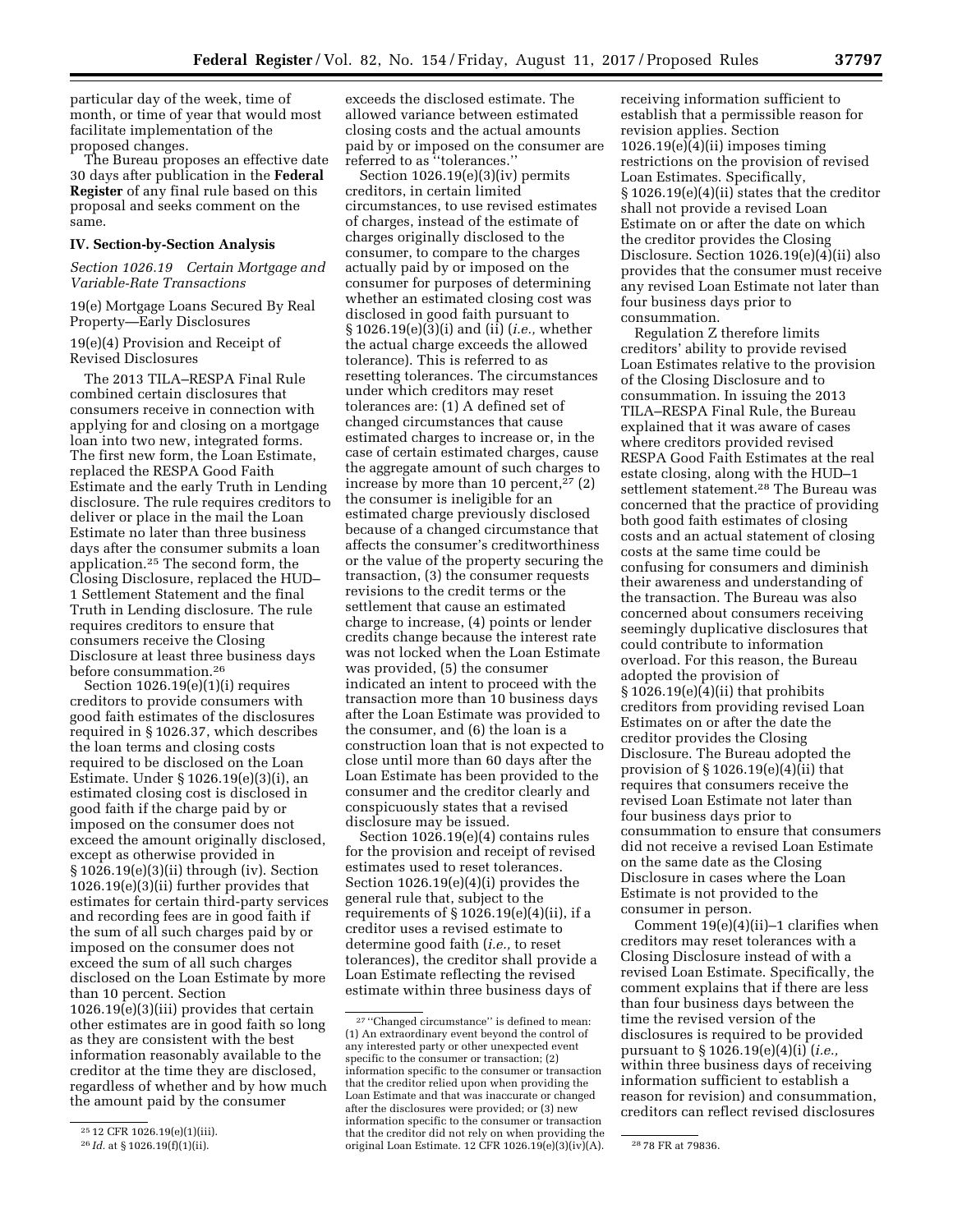to reset tolerances on the Closing Disclosure.

The Bureau originally proposed commentary in 2012 that would have stated that creditors may reflect the revised disclosures on the Closing Disclosure, without regard to the timing of consummation.29 However, the 2013 TILA–RESPA Final Rule contained the four-business day limit. The Bureau understands from outreach through its implementation process, and through comments received in response to the 2016 Proposal, that there is significant confusion in the market about the timing requirements related to issuing revised disclosures for purposes of resetting tolerances and, in particular, the use of Closing Disclosures for this purpose.

#### The 2016 Proposal

In the 2016 Proposal, the Bureau proposed comment 19(e)(4)(ii)–2 to clarify one implementation issue related to the use of Closing Disclosures to reset tolerances. Specifically, the proposed comment was intended to clarify that creditors may use corrected Closing Disclosures provided under § 1026.19(f)(2)(i) or (ii) (in addition to the initial Closing Disclosure) to reflect changes in costs that will be used to reset tolerances.30 As noted above, existing comment 19(e)(4)(ii)-1 clarifies that creditors may reflect revised estimates on the Closing Disclosure to reset tolerances if there are less than four business days between the time the revised version of the disclosures is required to be provided pursuant to  $§ 1026.19(e)(4)(i)$  and consummation. Although comment 19(e)(4)(ii)–1 expressly references only the Closing Disclosure required by § 1026.19(f)(1)(i), the Bureau has provided informal guidance that the provision also applies to corrected Closing Disclosures provided pursuant to § 1026.19(f)(2)(i) or (ii). The Bureau proposed comment  $19(e)(4)(ii)$ –2 to clarify this point.

A summary of the comments received on proposed comment 19(e)(4)(ii)–2 can be found in the final rule associated with the 2016 Proposal issued concurrently with this proposal. As explained in that comment summary, many commenters interpreted proposed comment  $19(e)(4)(ii)-2$  as allowing creditors to use corrected Closing Disclosures to reset tolerances regardless of when consummation is expected to occur, as long as the

creditor provides the corrected Closing Disclosure within three business days of receiving information sufficient to establish a reason for revision applies pursuant to § 1029.19(e)(4)(i). Specifically, under this interpretation, creditors could provide initial Closing Disclosures to reset tolerances only if there are less than four business days between the time the revised version of the disclosures is required to be provided pursuant to § 1026.19(e)(4)(i) and consummation. But this interpretation would remove the fourbusiness day limit for corrected Closing Disclosures provided pursuant to § 1026.19(f)(2) and therefore allow creditors to provide corrected Closing Disclosures to reset tolerances regardless of when consummation is expected to occur. Commenters were not uniform in their interpretation of the proposal.

Commenters who interpreted the proposal as removing the four-business day limit as it applies to corrected Closing Disclosures were generally supportive, citing uncertainty about the proper interpretation of current rules and stating that current timing rules regarding resetting tolerances with a Closing Disclosure are unworkable. In particular, some of these commenters described a situation that could occur if the creditor has already provided the Closing Disclosure and an event occurs or a consumer requests a change that causes an increase in closing costs that would be a reason for revision under § 1026.19(e)(3)(iv). In some circumstances, the creditor may be unable to provide a corrected Closing Disclosure to reset tolerances because there are four or more days between the time the revised disclosures would be required to be provided pursuant to  $\S 1026.19(e)(4)(i)$  and consummation. Commenters seemed to identify this as most likely to occur where there was also a delay in the scheduled consummation date after the initial Closing Disclosure is provided to the consumer.

The Bureau understands that this situation can occur because of the intersection of current timing rules regarding the provision of revised estimates to reset tolerances. Section 1026.19(e)(4)(ii) prohibits creditors from providing Loan Estimates on or after the date on which the creditor provides the Closing Disclosure. In many cases, this limitation would not create issues for creditors because current comment 19(e)(4)(ii)–1 explains that creditors may reflect revised estimates on a Closing Disclosure to reset tolerances if there are less than four business days between the time the revised version of

the disclosures is required to be provided pursuant to § 1026.19(e)(4)(i) and consummation. But there is no similar provision that explicitly provides that creditors may use a Closing Disclosure to reflect the revised disclosures if there are four or more days between the time the revised version of the disclosures is required to be provided pursuant to  $§ 1026.19(e)(4)(i)$  and consummation. Commenters stated that this can lead to circumstances where creditors are unable to provide either a revised Loan Estimate (because the Closing Disclosure has been provided) or a corrected Closing Disclosure (because there are four or more days prior to consummation) to reset tolerances. Commenters referred to this situation as a ''gap'' or ''black hole'' in the rules.

Many commenters perceived the proposal as resolving this issue because they interpreted it as allowing creditors to use corrected Closing Disclosures to reset tolerances even if there are four or more business days between the time the revised version of the disclosures is required to be provided pursuant to  $§ 1026.19(e)(4)(i)$  and consummation. Some commenters who interpreted the proposal in this way supported that perceived change, but also cautioned about unintended consequences. For example, some commenters stated that eliminating the four-business day limit for corrected Closing Disclosures might remove a disincentive that currently exists under the rule from providing the initial Closing Disclosure extremely early in the mortgage origination process, which these commenters stated would not be consistent with the Bureau's intent that the Closing Disclosure be a statement of actual costs.

### The Current Proposal

The Bureau understands from comments received in response to the 2016 Proposal and from outreach that current timing rules regarding resetting tolerances with Closing Disclosures have led to uncertainty in the market and created implementation challenges that could have unintended consequences for both consumers and creditors. For this reason, the Bureau is issuing this proposal to amend § 1026.19(e)(4) and associated commentary to remove the fourbusiness day limit for providing Closing Disclosures for purposes of resetting tolerances and determining if an estimated closing cost was disclosed in good faith. Consistent with current comment 19(e)(4)(ii)–1, the proposal would allow creditors to reset tolerances by providing a Closing Disclosure

<sup>29</sup>*See* proposed comment 19(e)(4)–2 at 77 FR 51116, 51426 (Aug. 23, 2012) (''Creditors comply with the requirements of § 1026.19(e)(4) if the revised disclosures are reflected in the disclosures required by § 1026.19(f)(1)(i).'').

<sup>30</sup>*See* 81 FR 54317, 54334 (Aug. 15, 2016).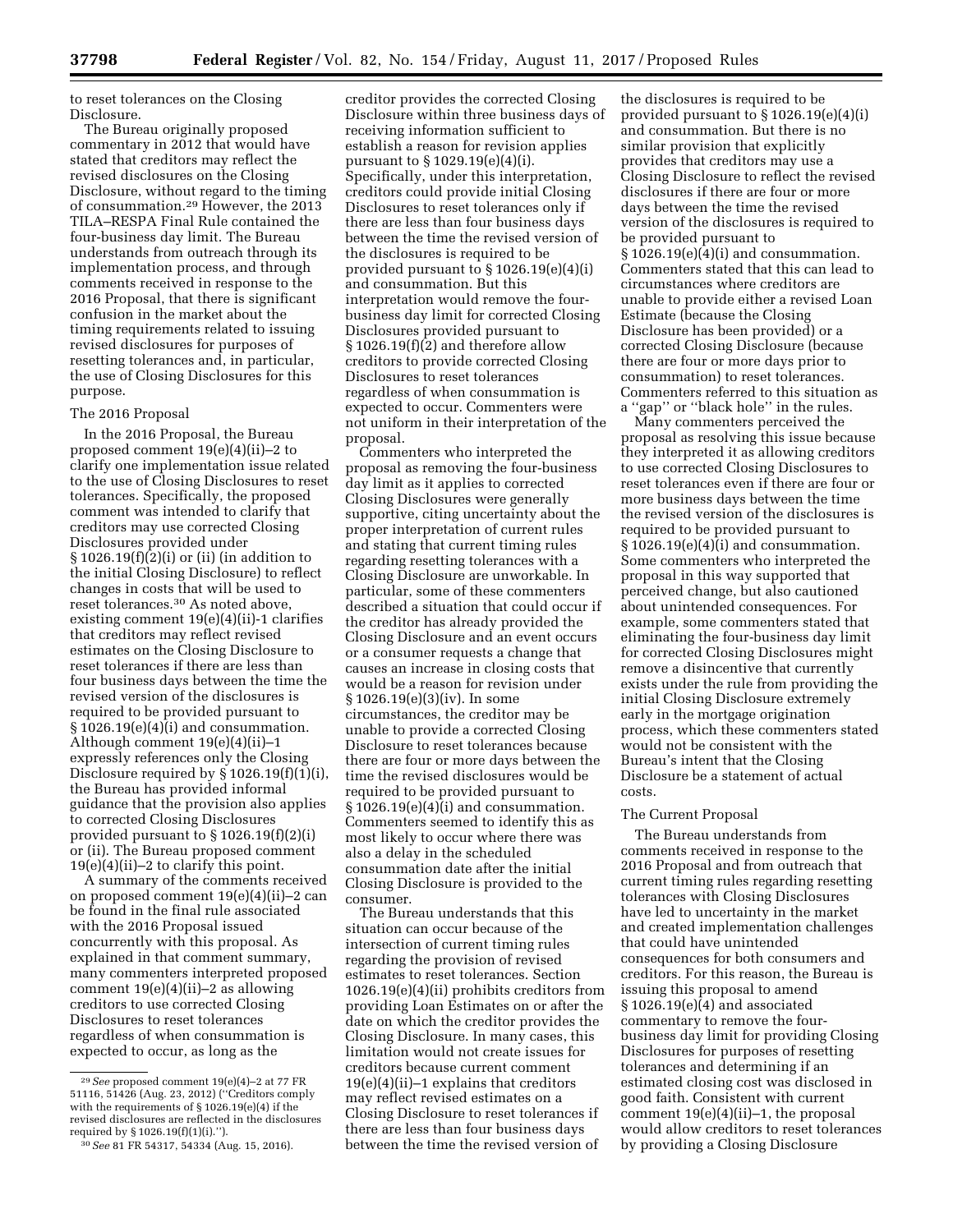(including any corrected disclosures provided under § 1026.19(f)(2)(i) or (ii)) within three business days of receiving information sufficient to establish that a reason for revision applies. Unlike current comment 19(e)(4)(ii)–1, however, the proposal would not restrict the creditor's ability to reset tolerances with a Closing Disclosure (either with the initial Closing Disclosure or any corrected Closing Disclosures provided pursuant to  $§ 1026.19(f)(2)(i)$  or (ii)) to the period of less than four business days between the time the revised version of the disclosures is required to be provided pursuant to § 1026.19(e)(4)(i) and consummation.

The Bureau believes that in most cases in which a creditor learns about cost increases that are a permissible reason to reset tolerances the creditor will not have already provided a Closing Disclosure to the consumer. To the extent any increases in closing costs occur, the Bureau expects that creditors will typically provide a revised Loan Estimate (and not a Closing Disclosure) for the purpose of resetting tolerances and that these Loan Estimates will be used in determining good faith under § 1026.19(e)(3)(i) and (ii). At the same time, the Bureau understands that events that can affect closing costs may occur close to the time of consummation, even after the initial Closing Disclosure has been provided to the consumer. The Bureau also understands that events may result in consummation being delayed past the time that was expected when the creditor provided the Closing Disclosure to the consumer. Some events can both affect closing costs and lead to a delay in consummation. These events may be outside the control of the creditor or, in some cases, requested by the consumer. Possible examples include weather related events that delay closing and lead to additional appraisal or inspection costs or illness by a buyer or seller that could delay closing and lead to the imposition of additional costs, such as a rate lock extension fee. The Bureau understands that if creditors cannot pass these increased costs to consumers in the specific transactions where they arise, creditors may spread the costs across all consumers by pricing their loan products with a margin. The Bureau also understands from outreach and from comments received in response to the 2016 Proposal that creditors may seek other ways of avoiding absorbing these unexpected costs, such as rejecting applications from consumers, even after

providing the consumer a Closing Disclosure.

The Bureau is therefore proposing to allow creditors to reset tolerances using a Closing Disclosure, without regard to the current four-business day limit. Under the proposal, there would be no four-business day limit for resetting tolerances with initial Closing Disclosures nor for any corrected Closing Disclosures provided pursuant to § 1026.19(f)(2)(i) or (ii). Under the proposal, as under the current rule, to reset tolerances with a Closing Disclosure, creditors would be required to provide the Closing Disclosure to the consumer within three business days of receiving information sufficient to establish a reason for revision. Further, as under the current rule, creditors would be allowed to reset tolerances only under the limited circumstances described in § 1026.19(e)(3)(iv).

The Bureau believes it may be appropriate to remove the four-business day limit for resetting tolerances with both initial and corrected Closing Disclosures. First, the Bureau is concerned that applying the fourbusiness day limit to initial Closing Disclosures but not corrected Closing Disclosures could incentivize creditors to provide consumers with initial Closing Disclosures very early in the lending process, which in some circumstances might be inconsistent with the description of the Closing Disclosure as a ''statement of the final loan terms and closing costs,'' 31 and the requirement under § 1026.19(f)(1)(i) that the disclosures on the Closing Disclosure are to be a statement of ''the actual terms of the transaction.'' Second, the Bureau believes that applying the four-business day limit to initial Closing Disclosures but not corrected Closing Disclosures could create operational challenges and burden for creditors.

Accordingly, the Bureau is proposing to amend  $\S$  1026.19(e)(4)(i) to provide that, subject to the requirements of § 1026.19(e)(4)(ii), if a creditor uses a revised estimate pursuant to § 1026.19(e)(3)(iv) for the purpose of determining good faith under § 1026.19(e)(3)(i) and (ii), the creditor shall provide a revised version of the disclosures required under § 1026.19(e)(1)(i) or the disclosures required under § 1026.19(f)(1)(i) (including any corrected disclosures provided under § 1026.19(f)(2)(i) or (ii)) reflecting the revised estimate within three business days of receiving information sufficient to establish that one of the reasons for revision applies.

At the same time, the Bureau proposes to amend current comment 19(e)(4)(ii)–1 to remove the reference to the current four-business day limit, for consistency with the proposed amendments to § 1026.19(e)(4)(i). The comment would also be amended to provide two additional examples, to further clarify how creditors may provide revised estimates on Closing Disclosures in lieu of Loan Estimates for purposes of determining good faith. Like the current comment, proposed comment 19(e)(4)(ii)–1 would explain that  $\S 1026.19(e)(4)(ii)$  prohibits a creditor from providing a revised version of the disclosures required under § 1026.19(e)(1)(i) on or after the date on which the creditor provides the disclosures required under  $§ 1026.19(f)(1)(i)$ . And, like the current comment, proposed comment 19(e)(4)(ii)–1 would further explain that § 1026.19(e)(4)(ii) also requires that the consumer must receive any revised version of the disclosures required under  $\S 1026.19(e)(1)(i)$  no later than four business days prior to consummation, and provides that if the revised version of the disclosures are not provided to the consumer in person, the consumer is considered to have received them three business days after the creditor delivers or places them in the mail. Unlike the current comment, proposed comment 19(e)(4)(ii)–1 would then provide that  $\S 1026.19(e)(4)(i)$ permits the creditor to provide the revised estimate in the disclosures required under § 1026.19(f)(1)(i) (including any corrected disclosures provided under § 1026.19(f)(2)(i) or (ii)). The proposed comment would also add the following illustrative examples:

• The proposed example in comment 19(e)(4)(ii)–1.iii would assume that consummation is scheduled for Thursday. The proposed example would provide that the creditor hand delivers the disclosures required by § 1026.19(f)(1)(i) on Monday and, on Tuesday, the consumer requests a change to the loan that would result in a revised disclosure pursuant to § 1026.19(e)(3)(iv)(C) but would not require a new waiting period pursuant to  $\S 1026.19(f)(2)(ii)$ . The proposed example would clarify that the creditor complies with the requirements of § 1026.19(e)(4) by hand delivering the disclosures required by § 1026.19(f)(2)(i) reflecting the consumer-requested changes on Thursday.

• The proposed example in comment 19(e)(4)(ii)–1.iv would assume that consummation is originally scheduled for Wednesday. The proposed example would provide that the creditor hand delivers the disclosures required by

<sup>31</sup>*See* 12 CFR 1026.38(a)(2).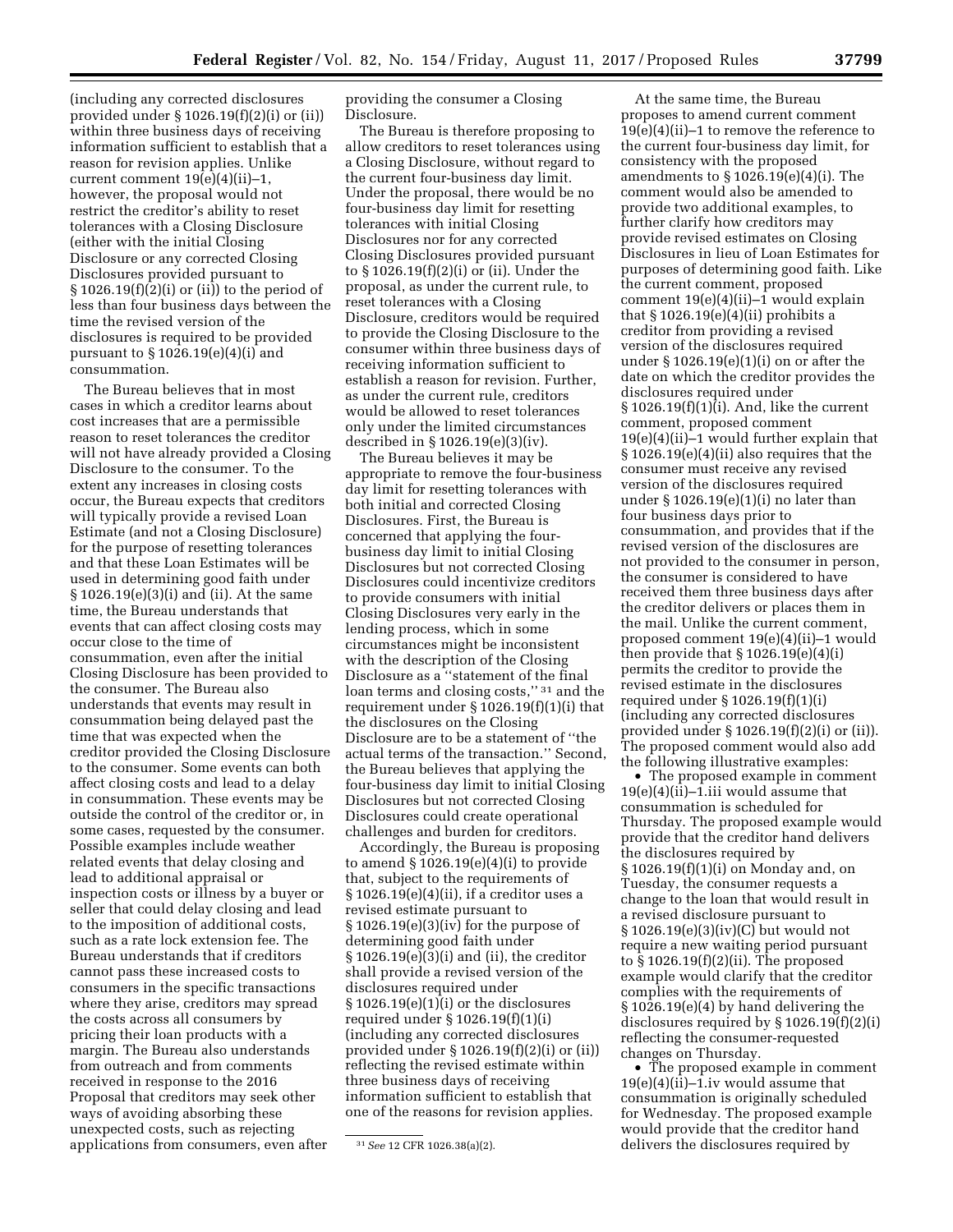§ 1026.19(f)(1)(i) on the Friday before the scheduled consummation date and the APR becomes inaccurate on the Monday before the scheduled consummation date, such that the creditor is required to delay consummation and provide corrected disclosures, including any other changed terms, so that the consumer receives them at least three business days before consummation under § 1026.19(f)(2)(ii). Consummation is rescheduled for Friday. The proposed comment would clarify that the creditor complies with the requirements of § 1026.19(e)(4) by hand delivering the disclosures required by § 1026.19(f)(2)(ii) reflecting the revised APR and any other changed terms to the consumer on Tuesday. The proposed comment would refer to § 1026.19(f)(2)(ii) and associated commentary regarding changes before consummation requiring a new waiting period and to comment 19(e)(4)(i)–1 for further guidance on when sufficient information has been received to establish an event has occurred.

The proposal would also make conforming amendments to the heading of  $\S 1026.19(e)(4)(ii)$  and to comments 19(e)(1)(ii)–1 and 19(e)(4)(i)–1 in light of these proposed amendments.

Finally, the proposal would make several changes to § 1026.19(e)(4) and its commentary to reflect amendments to the rule made by the January 2015 Amendments regarding interest rate dependent charges. Section  $1026.19(e)(3)(iv)(D)$ , as adopted by the 2013 TILA–RESPA Final Rule, previously required creditors to provide the consumer with a revised disclosure with the revised interest rate, the points disclosed pursuant to  $\S 1026.37(f)(1)$ , lender credits, and any other interest rate dependent charges and terms on the date the interest rate is locked. The January 2015 Amendments changed § 1026.19(e)(3)(iv)(D) to provide creditors with more time (three business days) to provide the revised disclosure. This amendment harmonized the timing requirement in § 1026.19(e)(3)(iv)(D) with other timing requirements for redisclosure adopted in the 2013 TILA– RESPA Final Rule and addressed operational challenges associated with the prior requirement that gave creditors less time to provide revised disclosures regarding interest rate dependent charges. To implement this change, the Bureau revised  $\S 1026.19(e)(3)(iv)(D)$  to state that, no later than three business days after the date the interest rate is locked, the creditor shall provide a revised version of the disclosures required under § 1026.19(e)(1)(i) to the consumer with the revised interest rate,

the points disclosed pursuant to  $\S 1026.37(f)(1)$ , lender credits, and any other interest rate dependent charges and terms. In the January 2015 Amendments, the Bureau also adopted modified versions of proposed comments  $19(e)(3)(iv)(D)-1$  and 19(e)(4)(i)–2 to reflect that change. To further reflect the changes made by the January 2015 Amendments to § 1026.19(e)(3)(iv)(D), the Bureau is proposing to amend § 1026.19(e)(4)(i) and comment 19(e)(4)(i)–1. The Bureau also proposes to remove existing comment  $19(e)(4)(i)-2$ , regarding the relationship to  $\S 1026.19(e)(3)(iv)(D)$ , which the Bureau believes may no longer be necessary.

The Bureau solicits comment on the proposed changes. In particular, the Bureau requests information on the extent to which the current fourbusiness day limit has caused situations where creditors cannot provide either a revised Loan Estimate or Closing Disclosure to reset tolerances even if a reason for revision under  $§ 1026.19(e)(3)(iv)$  would otherwise permit the creditor to reset tolerances. The Bureau requests information on the frequency and the cause of such occurrences, specifically including whether the event that would have otherwise permitted the creditor to reset tolerances occurred after the Closing Disclosure had been provided to the consumer and whether there was a delay to the expected consummation date after the creditor provided the Closing Disclosure. The Bureau also requests comment on the average costs and the nature of such costs (*i.e.,* rate lock extension fees, additional appraisal or inspections fees, or other fees) associated with such occurrences.

The Bureau also requests additional information that would assist the Bureau in evaluating potential consequences of the proposal. For example, some commenters in response to the 2016 Proposal expressed concern that removal of the four-business day limit could result in some creditors providing Closing Disclosures very early in the lending process. These commenters suggested that, to the extent that occurs, it could have negative effects on some consumers. Although the Closing Disclosure is a statement of final loan terms and closing costs, the Bureau understands from comments received in response to the 2016 Proposal and from outreach that some creditors currently provide the Closing Disclosure to consumers so early in the process that the terms and costs are nearly certain to be revised. To the extent that is currently true for some creditors, commenters noted that

eliminating the current four-business day limit for resetting tolerances with a Closing Disclosure could remove a disincentive that currently exists to provide Closing Disclosures before final terms and costs are reliably available (*i.e.,* under the current rule, waiting to provide the Closing Disclosure until close to the time of consummation decreases, to some extent, the likelihood of a timing issue arising with respect to resetting tolerances with corrected Closing Disclosures).

Accordingly, the Bureau requests comment on the extent to which creditors are currently providing Closing Disclosures to consumers so that they are received substantially before the required three business days prior to consummation with terms and costs that are nearly certain to be revised. To the extent this is occurring, the Bureau requests comment on the number of business days before consummation consumers are receiving the Closing Disclosure. The Bureau also requests comment on whether creditors, in those instances, are issuing revised Closing Disclosures pursuant to § 1026.19(f)(2). In addition, the Bureau requests comment on the extent to which creditors might change their current practices regarding provision of the Closing Disclosure if the proposal to remove the four-business day limit is adopted. The Bureau also requests comment on potential harms to consumers where creditors provide Closing Disclosures to consumers so that they are received more than the required three business days prior to consummation with terms and costs that are nearly certain to be revised. The Bureau additionally requests comment on whether it should consider adopting measures to prevent such harms in a future rulemaking.

The Bureau is also concerned about other potential consequences that might result from removing the four-business day limit that currently applies to resetting tolerances with a Closing Disclosure. For example, compared to current rules, the proposed changes could allow creditors to pass more costs on to consumers. The Bureau solicits comment on whether the circumstances for resetting tolerances in § 1026.19(e)(3)(iv) provide sufficient protection against potential consumer harm or whether additional limitations are appropriate for resetting tolerances after the issuance of a Closing Disclosure. For example, the Bureau requests comment on whether it would be appropriate to allow creditors to reset tolerances with a corrected Closing Disclosure in circumstances that are more limited than those described in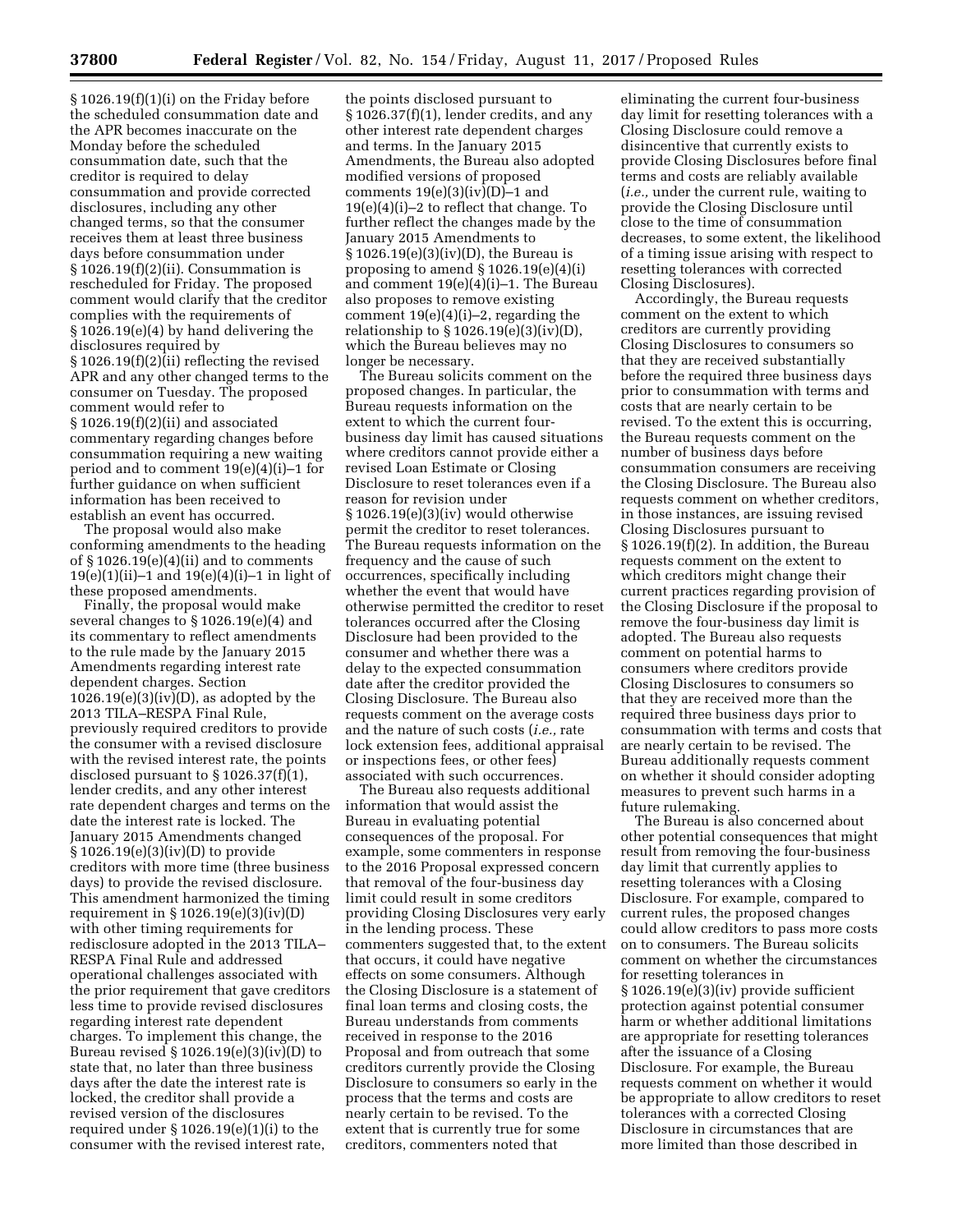§ 1026.19(e)(3)(iv) (for example, only when the increased costs result from a consumer request or unforeseeable event, such as a natural disaster). Similarly, the Bureau requests comment on whether the rule should be more restrictive with respect to resetting tolerances with a corrected Closing Disclosure for certain third-party costs (such as appraisal fees) and creditor fees (such as interest rate lock extension fees) and the types of costs and fees that might be subject to any more restrictive rules. The Bureau also requests comment on whether removing the fourbusiness day limit might result in confusion or information overload to the consumer as a result of receiving more corrected Closing Disclosures. The Bureau requests comment on additional consumer protections that might be appropriate to promote the purposes of the disclosures or prevent circumvention or evasion and additional potential consumer harms the Bureau has not identified.

## **V. Dodd-Frank Act Section 1022(b)(2) Analysis**

### *A. Overview*

In developing the proposed rule, the Bureau has considered the potential benefits, costs, and impacts.32 The Bureau requests comment on the preliminary analysis presented below as well as submissions of additional data that could inform the Bureau's analysis of the benefits, costs, and impacts. The Bureau has consulted, or offered to consult with, the prudential regulators, the Securities and Exchange Commission, the Department of Housing and Urban Development, the Federal Housing Finance Agency, the Federal Trade Commission, the U.S. Department of Veterans Affairs, the U.S. Department of Agriculture, and the Department of the Treasury, including regarding consistency with any prudential, market, or systemic objectives administered by such agencies.

This proposal would make a substantive change to the current TILA– RESPA Rule, by allowing creditors to reset tolerances with a Closing Disclosure (both initial and corrected), irrespective of the date of consummation. This new provision is restricted to circumstances where the

rule currently allows creditors to reset tolerances, such as: Change in costs; new information regarding eligibility of the borrower; and borrower-requested change (for instance, rate lock extension). The potential benefits and costs of the provisions contained in the proposed rule are evaluated relative to the baseline where the current provisions of the TILA–RESPA Rule remain in place. Under the current rule, there is no specific provision that allows creditors to use a Closing Disclosure to reset tolerances if there are four or more days between the time the revised version of the disclosures is required to be provided pursuant to  $§ 1026.19(e)(4)(i)$  and consummation. This can lead to circumstances where a creditor is not allowed to reset tolerances if it has already provided the Closing Disclosure to the consumer when it learns about the increase in cost. In such cases, some creditors, faced with the prospect of absorbing cost increases, may choose to reject the application.

The Bureau seeks comment on data that would help to quantify costs and benefits and any associated burden with the proposed changes. Specifically, the Bureau is seeking information on the frequency and timing of unexpected changes that occur after the Closing Disclosure was issued.

## *B. Potential Benefits and Costs to Consumers and Covered Persons*

The Bureau believes the proposed change will benefit creditors by providing them with an option of resetting tolerances in situations where they currently do not have that option. The Bureau does not believe there would be any increased costs to creditors from the proposed change compared to the baseline where the current provisions of the TILA–RESPA Rule remain in place, as the proposed change is less restrictive for creditors than the current provisions.

The Bureau believes consumers will generally benefit from the proposed change, although several concerns remain; the Bureau is requesting comment on the merits of these concerns. It is helpful to consider benefits and costs to consumers separately in the following scenarios.

First, there may be cases where an initial Closing Disclosure has been provided to the consumer well in advance of consummation where the creditor subsequently learns about a change in cost that would be a cause to reset tolerances. The creditor may be unable to reset tolerances currently due to the four-business day limit, and may choose to absorb extra costs rather than

reject the application. In these cases the proposed change will create costs for consumers because now any changes in costs due to unexpected events would be passed on to consumers. However, in some situations, such as cost increases due to a borrower-requested change, these extra costs might be avoidable. To the extent that creditors are currently pricing in the risk of having to absorb unexpected cost increases, the proposed change would remove this extra layer of risk adjustment and create a benefit to consumers in the form of lower cost of credit. The Bureau is requesting comment on the incidence of cases where creditors have to absorb the extra cost increases, and the extent to which such possibility is currently priced into loan costs.

Second, there may be cases where an initial Closing Disclosure has been provided to the consumer well in advance of consummation, where the creditor subsequently learns about a change in cost that would be a cause to reset tolerances. The creditor may be unable to reset tolerances currently due to the four-business day limit and may choose to reject the application for this reason. In such cases the proposed change would benefit borrowers by giving them an option of paying extra costs instead of having their applications rejected; the Bureau believes that some borrowers may prefer to pay extra costs rather than have their applications rejected. The Bureau is requesting comment on the incidence of cases where an application is rejected for the inability of a creditor to pass on the unexpected cost increases.

Third, there are hypothetically situations where a creditor would prefer to provide the initial Closing Disclosure well in advance of consummation, but is deterred from doing so by the risk of not being able to reset tolerances in case an unexpected change occurs. In such cases, the proposed change may result in more situations where the initial Closing Disclosure is provided well in advance of consummation; this may affect the accuracy of the disclosure if unexpected cost changes occur between the issuance and the consummation. The Bureau believes creditors themselves may generally prefer to provide the initial Closing Disclosure not too far before the consummation date, to preserve the Closing Disclosure's role as the statement of actual costs and because it is a good customer service. However, the Bureau has received feedback from industry participants indicating that some creditors may prefer to provide the initial Closing Disclosure earlier than is their current practice; for these

<sup>32</sup>Specifically, section 1022(b)(2)(A) of the Dodd-Frank Act calls for the Bureau to consider the potential benefits and costs of a regulation to consumers and covered persons, including the potential reduction of access by consumers to consumer financial products or services; the impact on depository institutions and credit unions with \$10 billion or less in total assets as described in section 1026 of the Dodd-Frank Act; and the impact on consumers in rural areas.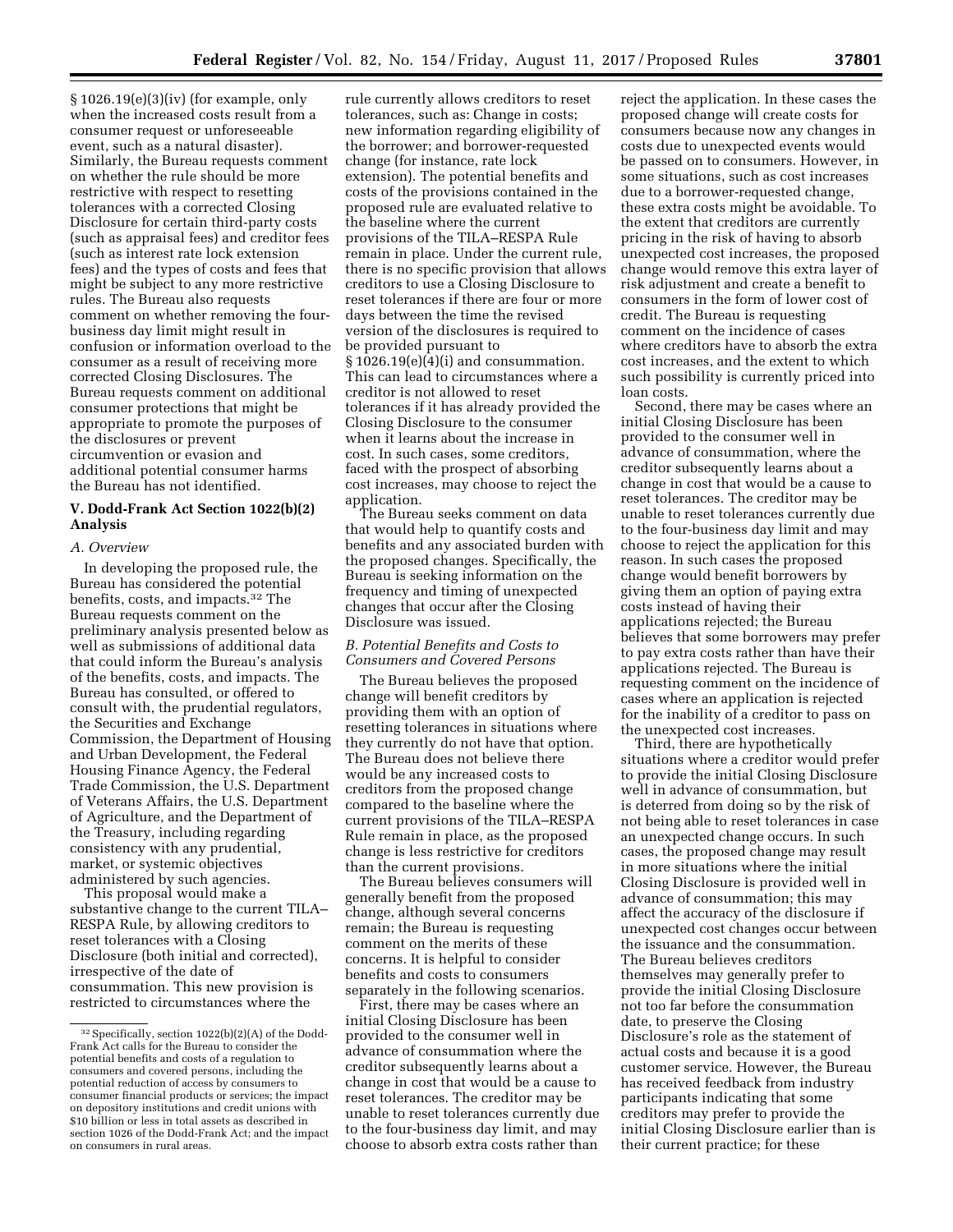creditors, the proposed change will provide a benefit in the form of additional flexibility as to the issuance of the Closing Disclosure. As noted previously, the Bureau is requesting comment on the extent to which creditors currently are providing Closing Disclosures substantially before the required three business days before consummation and, to the extent this is occurring, on the number of business days before consummation consumers are receiving the Closing Disclosure. The Bureau also is requesting comment on the extent to which creditors might change their current practices regarding of the timing of provision of the Closing Disclosures, if the proposal to remove the four-business day limit is adopted.

## *C. Impact on Covered Persons With No More Than \$10 Billion in Assets*

As discussed previously, the Bureau believes the proposed change would not create costs for creditors, including those with no more than \$10 billion in assets.

## *D. Impact on Access to Credit*

The Bureau does not believe the proposed change will have a negative effect on access to credit. On the contrary, the Bureau believes the proposed change may have a beneficial effect on access to credit. This may occur to the extent that the current restrictions on resetting tolerances using a Closing Disclosure are reflected in credit pricing, and to the extent that removing such restrictions would result in creditors reducing prices accordingly.

#### *E. Impact on Rural Areas*

The Bureau does not believe that the proposed changes will have an adverse impact on consumers in rural areas.

### **VI. Regulatory Flexibility Act Analysis**

The Regulatory Flexibility Act (the RFA), as amended by the Small Business Regulatory Enforcement Fairness Act of 1996, requires each agency to consider the potential impact of its regulations on small entities, including small businesses, small governmental units, and small nonprofit organizations. The RFA defines a ''small business'' as a business that meets the size standard developed by the Small Business Administration pursuant to the Small Business Act.

The RFA generally requires an agency to conduct an initial regulatory flexibility analysis (IRFA) and a final regulatory flexibility analysis (FRFA) of any rule subject to notice-and-comment rulemaking requirements, unless the agency certifies that the rule will not have a significant economic impact on

a substantial number of small entities. The Bureau also is subject to certain additional procedures under the RFA involving the convening of a panel to consult with small business representatives prior to proposing a rule for which an IRFA is required.

The Bureau believes that the proposed change will not create a significant economic impact on a substantial number of small entities. As described above, the proposed rule would reduce burden in a specific set of circumstances that an individual small entity would not frequently encounter. Therefore, an IRFA is not required for this proposal.

Accordingly, the undersigned certifies that this proposal, if adopted, would not have a significant economic impact on a substantial number of small entities. The Bureau requests comment on the analysis above and requests any relevant data.

#### **VII. Paperwork Reduction Act**

Under the Paperwork Reduction Act of 1995 (PRA) (44 U.S.C. 3501 *et seq.*), Federal agencies are generally required to seek the Office of Management and Budget (OMB) approval for information collection requirements prior to implementation. The collections of information related to Regulations Z and X have been previously reviewed and approved by OMB in accordance with the PRA and assigned OMB Control Number 3170–0015 (Regulation Z) and 3170–0016 (Regulation X). Under the PRA, the Bureau may not conduct or sponsor, and, notwithstanding any other provision of law, a person is not required to respond to an information collection unless the information collection displays a valid control number assigned by OMB.

The Bureau has determined that this proposed rule does not contain any information collection requirements as defined by the PRA. The Bureau welcomes comments on this determination, which may be submitted to the Bureau at the Consumer Financial Protection Bureau (Attention: PRA Office), 1700 G Street NW., Washington, DC 20552, or by email to *CFPB*\_*[PRA@](mailto:CFPB_PRA@cfpb.gov) [cfpb.gov.](mailto:CFPB_PRA@cfpb.gov)* 

#### **List of Subjects in 12 CFR Part 1026**

Advertising, Appraisal, Appraiser, Banking, Banks, Consumer protection, Credit, Credit unions, Mortgages, National banks, Reporting and recordkeeping requirements, Savings associations, Truth in lending.

### **Authority and Issuance**

For the reasons set forth above, the Bureau proposes to amend Regulation Z, 12 CFR part 1026, as set forth below:

## **PART 1026—TRUTH IN LENDING (REGULATION Z)**

■ 1. The authority citation for part 1026 continues to read as follows:

**Authority:** 12 U.S.C. 2601, 2603–2605, 2607, 2609, 2617, 3353, 5511, 5512, 5532, 5581; 15 U.S.C. 1601 *et seq.*  \* \* \* \* \*

## **Subpart C—Closed-End Credit**

■ 2. Section 1026.19 is amended by revising paragraphs (e)(4)(i) and (ii) to read as follows:

**§ 1026.19 Certain mortgage and variablerate transactions.** 

- \* \* \* \* \*
	- (e) \* \* \*  $(4) * * * *$
	-

(i) *General rule.* Subject to the requirements of paragraph (e)(4)(ii) of this section, if a creditor uses a revised estimate pursuant to paragraph (e)(3)(iv) of this section for the purpose of determining good faith under paragraphs (e)(3)(i) and (ii) of this section, the creditor shall provide a revised version of the disclosures required under paragraph (e)(1)(i) of this section or the disclosures required under paragraph (f)(1)(i) of this section (including any corrected disclosures provided under paragraph (f)(2)(i) or (ii) of this section) reflecting the revised estimate within three business days of receiving information sufficient to establish that one of the reasons for revision provided under paragraphs  $(e)(3)(iv)(A)$  through  $(F)$  of this section applies.

(ii) *Relationship between revised Loan Estimates and Closing Disclosures.* The creditor shall not provide a revised version of the disclosures required under paragraph (e)(1)(i) of this section on or after the date on which the creditor provides the disclosures required under paragraph (f)(1)(i) of this section. The consumer must receive any revised version of the disclosures required under paragraph (e)(1)(i) of this section not later than four business days prior to consummation. If the revised version of the disclosures required under paragraph (e)(1)(i) of this section is not provided to the consumer in person, the consumer is considered to have received such version three business days after the creditor delivers or places such version in the mail.

\* \* \* \* \* ■ 3. In *Supplement I to Part 1026— Official Interpretations,* under *Section 1026.19—Certain Mortgage and Variable-Rate Transactions,* under 19(e) Mortgage loans secured by real property—Early disclosures: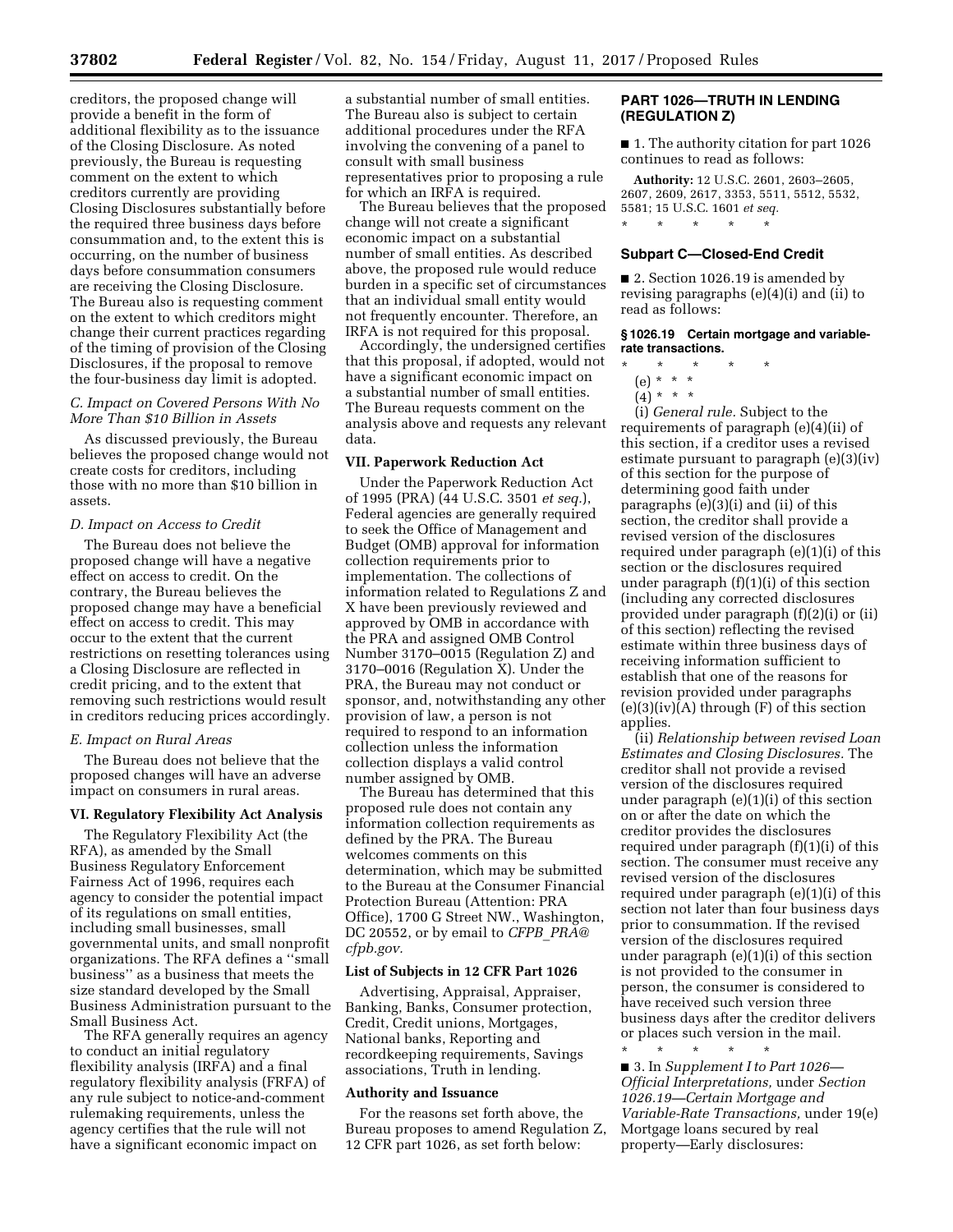■ a. Under *19(e)(1)(ii) Mortgage broker,*  paragraph 1 is revised.

■ b. *19(e)(4)(i) General rule* is revised. ■ c. *19(e)(4)(ii) Relationship to disclosures required under* 

*§ 1026.19(f)(1)(i)* is revised.

\* \* \* \* \*

The revisions and additions read as follows:

# **Supplement I to Part 1026—Official Interpretations**

*Section 1026.19—Certain Mortgage and Variable-Rate Transactions* 

\* \* \* \* \* 19(e) Mortgage loans secured by real property—Early disclosures.

\* \* \* \* \* *19(e)(1) Provision of disclosures.*  \* \* \* \* \*

*19(e)(1)(ii) Mortgage broker.*  1. *Mortgage broker responsibilities.*  Section  $1026.19(e)(1)(ii)(A)$  provides that if a mortgage broker receives a consumer's application, either the creditor or the mortgage broker must provide the consumer with the disclosures required under  $§ 1026.19(e)(1)(i)$  in accordance with § 1026.19(e)(1)(iii). Section 1026.19(e)(1)(ii)(A) also provides that if the mortgage broker provides the required disclosures, it must comply with all relevant requirements of § 1026.19(e). This means that ''mortgage broker'' should be read in the place of ''creditor'' for all provisions of § 1026.19(e), except to the extent that such a reading would create responsibility for mortgage brokers under § 1026.19(f). To illustrate, § 1026.19(e)(4)(ii) states that if a creditor uses a revised estimate pursuant to § 1026.19(e)(3)(iv) for the purpose of determining good faith under § 1026.19(e)(3)(i) and (ii), the creditor shall provide a revised version of the disclosures required under § 1026.19(e)(1)(i) or the disclosures required under § 1026.19(f)(1)(i) (including any corrected disclosures provided under § 1026.19(f)(2)(i) or (ii)) reflecting the revised estimate. ''Mortgage broker'' could not be read in place of ''creditor'' in reference to the disclosures required under  $\S 1026.19(f)(1)(i)$ ,  $(f)(2)(i)$ , or  $(f)(2)(ii)$ because mortgage brokers are not responsible for the disclosures required under § 1026.19(f)(1)(i), (f)(2)(i), or  $(f)(2)(ii)$ . In addition, § 1026.19(e)(1)(ii)(A) provides that the

creditor must ensure that disclosures provided by mortgage brokers comply with all requirements of § 1026.19(e), and that disclosures provided by mortgage brokers that do comply with

all such requirements satisfy the creditor's obligation under § 1026.19(e). The term ''mortgage broker,'' as used in § 1026.19(e)(1)(ii), has the same meaning as in § 1026.36(a)(2). See also comment 36(a)–2. Section  $1026.19(e)(1)(ii)(B)$  provides that if a mortgage broker provides any disclosure required under § 1026.19(e), the mortgage broker must also comply with the requirements of § 1026.25(c). For example, if a mortgage broker provides the disclosures required under § 1026.19(e)(1)(i), it must maintain records for three years, in compliance with § 1026.25(c)(1)(i).

*19(e)(4) Provision and receipt of revised disclosures.* 

*19(e)(4)(i) General rule.* 

\* \* \* \* \*

1. *Three-business-day requirement.*  Section 1026.19(e)(4)(i) provides that, subject to the requirements of § 1026.19(e)(4)(ii), if a creditor uses a revised estimate pursuant to § 1026.19(e)(3)(iv) for the purpose of determining good faith under § 1026.19(e)(3)(i) and (ii), the creditor shall provide a revised version of the disclosures required under § 1026.19(e)(1)(i) or the disclosures required under § 1026.19(f)(1)(i) (including any corrected disclosures provided under § 1026.19(f)(2)(i) or (ii)) reflecting the revised estimate within three business days of receiving information sufficient to establish that one of the reasons for revision provided under § 1026.19(e)(3)(iv)(A) through (F) has occurred. The following examples illustrate these requirements:

i. Assume a creditor requires a pest inspection. The unaffiliated pest inspection company informs the creditor on Monday that the subject property contains evidence of termite damage, requiring a further inspection, the cost of which will cause an increase in estimated settlement charges subject to § 1026.19(e)(3)(ii) by more than 10 percent. The creditor must provide revised disclosures by Thursday to comply with § 1026.19(e)(4)(i).

ii. Assume a creditor receives information on Monday that, because of a changed circumstance under  $§ 1026.19(e)(3)(iv)(A)$ , the title fees will increase by an amount totaling six percent of the originally estimated settlement charges subject to § 1026.19(e)(3)(ii). The creditor had received information three weeks before that, because of a changed circumstance under § 1026.19(e)(3)(iv)(A), the pest inspection fees increased by an amount totaling five percent of the originally estimated settlement charges subject to § 1026.19(e)(3)(ii). Thus, on Monday,

the creditor has received sufficient information to establish a valid reason for revision and must provide revised disclosures reflecting the 11 percent increase by Thursday to comply with § 1026.19(e)(4)(i).

iii. Assume a creditor requires an appraisal. The creditor receives the appraisal report, which indicates that the value of the home is significantly lower than expected. However, the creditor has reason to doubt the validity of the appraisal report. A reason for revision has not been established because the creditor reasonably believes that the appraisal report is incorrect. The creditor then chooses to send a different appraiser for a second opinion, but the second appraiser returns a similar report. At this point, the creditor has received information sufficient to establish that a reason for revision has, in fact, occurred, and must provide corrected disclosures within three business days of receiving the second appraisal report. In this example, in order to comply with §§ 1026.19(e)(3)(iv) and 1026.25, the creditor must maintain records documenting the creditor's doubts regarding the validity of the appraisal to demonstrate that the reason for revision did not occur upon receipt of the first appraisal report.

*19(e)(4)(ii) Relationship between revised Loan Estimates and Closing Disclosures.* 

1. *Revised Loan Estimate may not be delivered at the same time as the Closing Disclosure.* Section 1026.19(e)(4)(ii) prohibits a creditor from providing a revised version of the disclosures required under  $§ 1026.19(e)(1)(i)$  on or after the date on which the creditor provides the disclosures required under § 1026.19(f)(1)(i). Section 1026.19(e)(4)(ii) also requires that the consumer must receive any revised version of the disclosures required under § 1026.19(e)(1)(i) no later than four business days prior to consummation, and provides that if the revised version of the disclosures are not provided to the consumer in person, the consumer is considered to have received the revised version of the disclosures three business days after the creditor delivers or places in the mail the revised version of the disclosures. See also comments 19(e)(1)(iv)–1 and –2. However, § 1026.19(e)(4)(i) permits the creditor to provide the revised estimate in the disclosures required under § 1026.19(f)(1)(i) (including any corrected disclosures provided under § 1026.19(f)(2)(i) or (ii)). See below for illustrative examples: